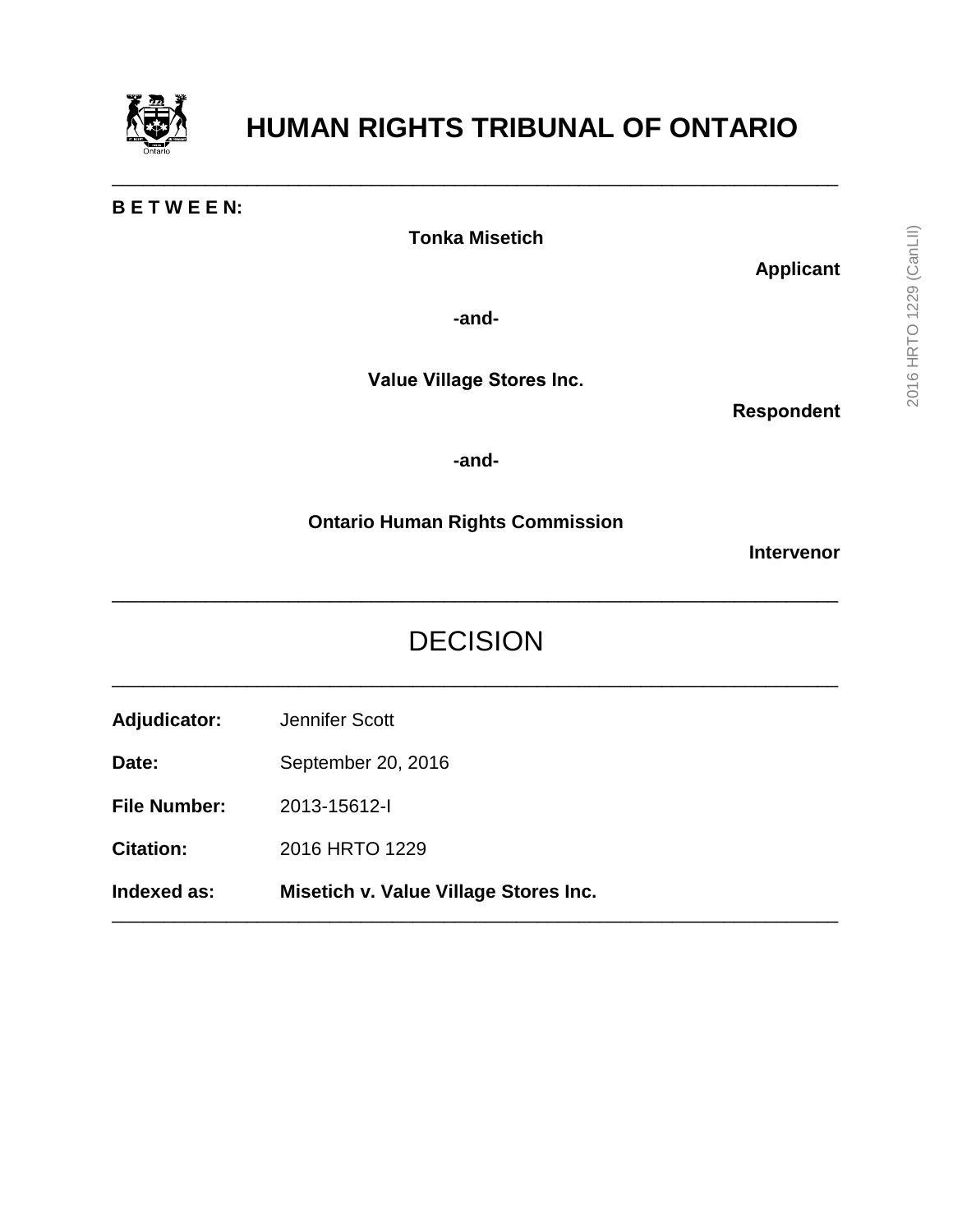## **APPEARANCES**

| Tonka Misetich, Applicant                      | Self-represented                             |
|------------------------------------------------|----------------------------------------------|
| Value Village Stores Inc., Respondent          | Kathryn Bird, Counsel                        |
| Ontario Human Rights Commission,<br>Intervenor | Cathy Pike, Counsel<br>(written submissions) |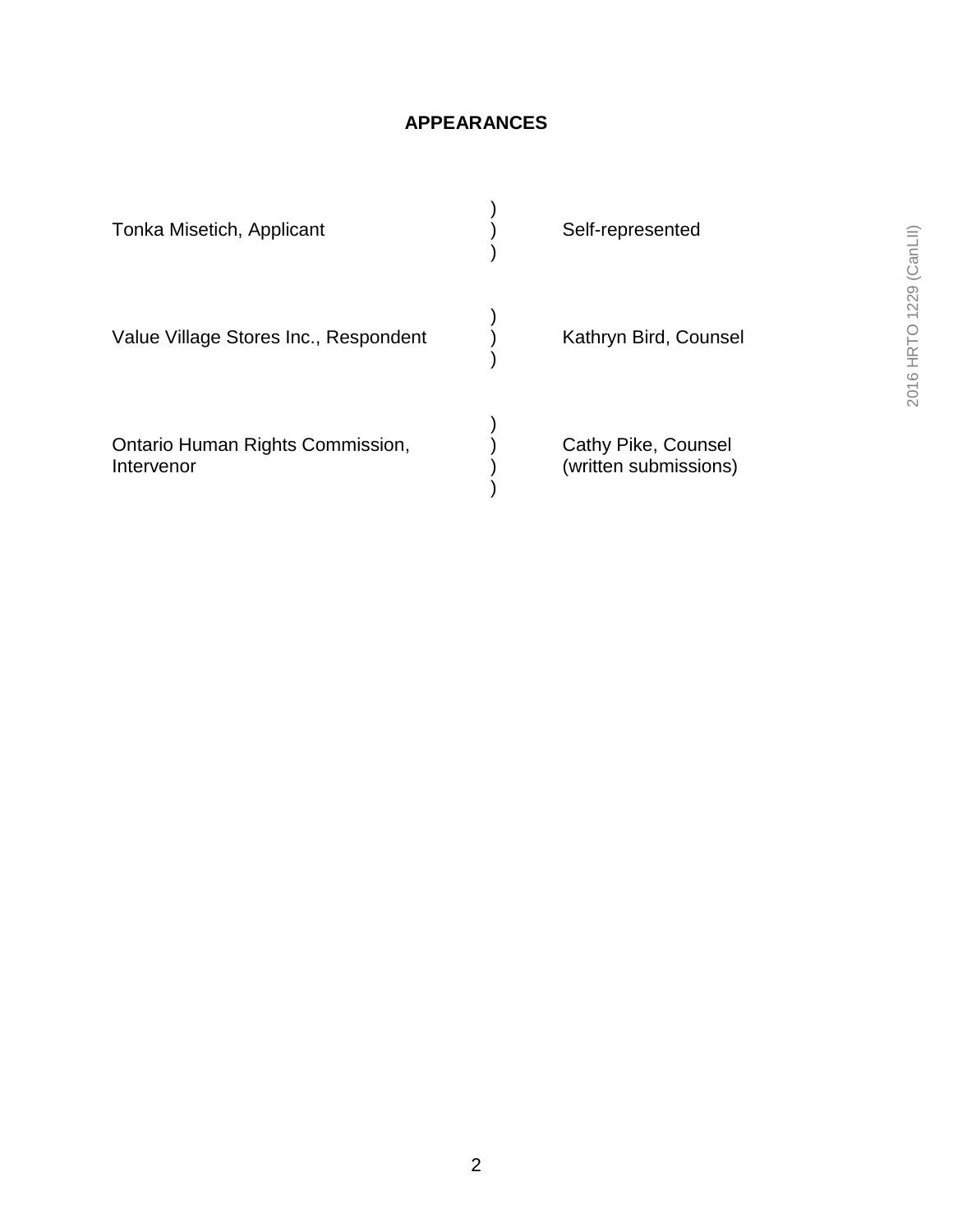#### **INTRODUCTION**

[1] This Application alleges discrimination with respect to employment because of family status contrary to the *Human Rights Code*, R.S.O. 1990, c. H.19, as amended (the "*Code*"). More specifically, the applicant alleges that a proposed change to her work schedule to accommodate her physical restrictions discriminated against her on the basis of her eldercare responsibilities. The applicant concedes that the proposed schedule change accommodated her physical restrictions.

#### **THE FACTS**

[2] The applicant commenced employment with the respondent in April 2006 at its Niagara Falls store. The store manager for that location is Tony Serra (the "store manager").

[3] The applicant was hired as a part-time sales clerk working at the front of the store in retail. Her duties included: keeping the retail floor, dressing room, washrooms, and check stands neat and orderly; providing fast, efficient and accurate checkout service; acknowledging customers within a 10-foot radius; making announcements over the P.A. system; answering the telephone in a business-like manner; and assisting customers with their shopping needs. In this position, the applicant worked days, evenings and on-call.

[4] In or around June 2010, the applicant moved to a production position in the back of the store. This position involved sorting items, evaluating them for quality and condition, pricing the items, hanging the items on racks, and moving the merchandise to the retail floor. In this position, the applicant worked straight days, Monday to Friday. The applicant worked more hours in production.

[5] The work in production is more physically demanding than the work in retail. The respondent's normal practice is to move production employees to retail when they require accommodation for physical restrictions.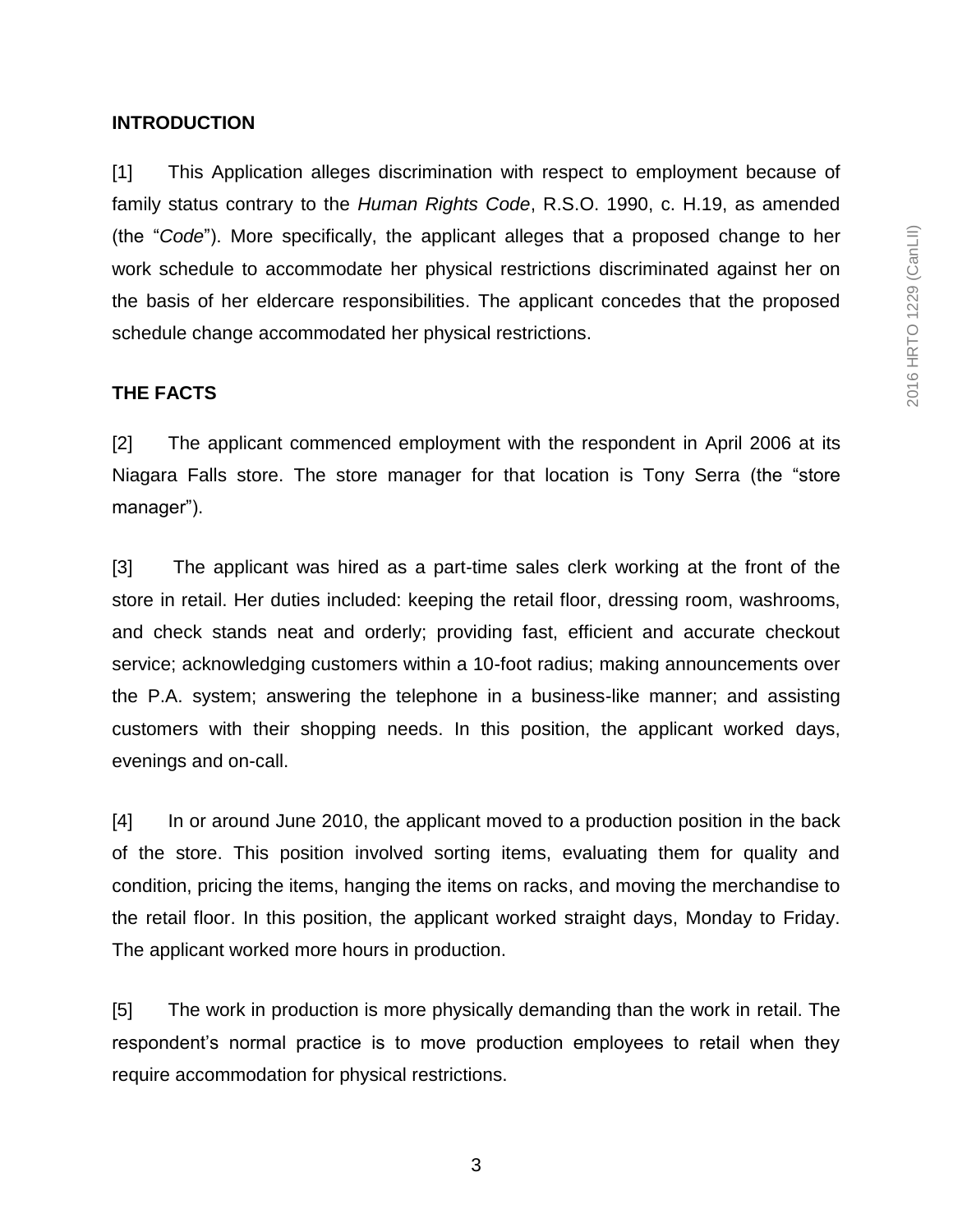[6] In January 2013, the applicant developed repetitive strain injury to her left hand and arm. A functional abilities form ("FAF") was completed by her family doctor on January 9, 2013. The FAF indicated that the applicant had the following restrictions: no bending/twisting repetitive movement with her left wrist and arm, limited use of her left hand, and no lifting with her left hand and arm for 14 or more days.

[7] On January 10, 2013 (the letter incorrectly states 2012), the store manager wrote to the applicant and offered temporary, modified duties that would fit her physical restrictions. These duties included cash, rolling racks, general maintenance, light general recovery and other customer service related activities as necessary, in the front of the store. The applicant was advised that she was expected to return to work on January 11, 2013, at 2:00 p.m. The applicant was advised further that her shifts and hours might vary based on the needs of the business and could include days, nights and weekend shifts.

[8] The applicant declined the respondent's offer of modified duties on January 16, 2013. She returned the January 10, 2013 letter to the store manager with a hand-written note on the letter which stated the hours would place a hardship on the applicant because she prepared evening meals for her mother.

[9] The applicant provided a further medical note from her doctor dated January 29, 2013 that indicated a restriction of no heavy lifting with the applicant's left arm.

[10] A further FAF was completed by the applicant's family doctor on February 14, 2013. It confirmed the January restrictions for 14 or more days.

[11] On February 14, 2013, the applicant sent a note to the Niagara Falls store where she stated the following:

I am available to work  $7 \times 30 - 4$ ,  $8 - 4 \times 30$  or the occasional  $10 - 6 \times 30$  shift (cash) Mon. – Fri. I am unable to work evenings, weekend or on call shifts. To try and force me to work these shifts would completely change the terms of my employment. I care for an elderly (86 year old) parent & my "family status" is such that I can only work the above mentioned shifts.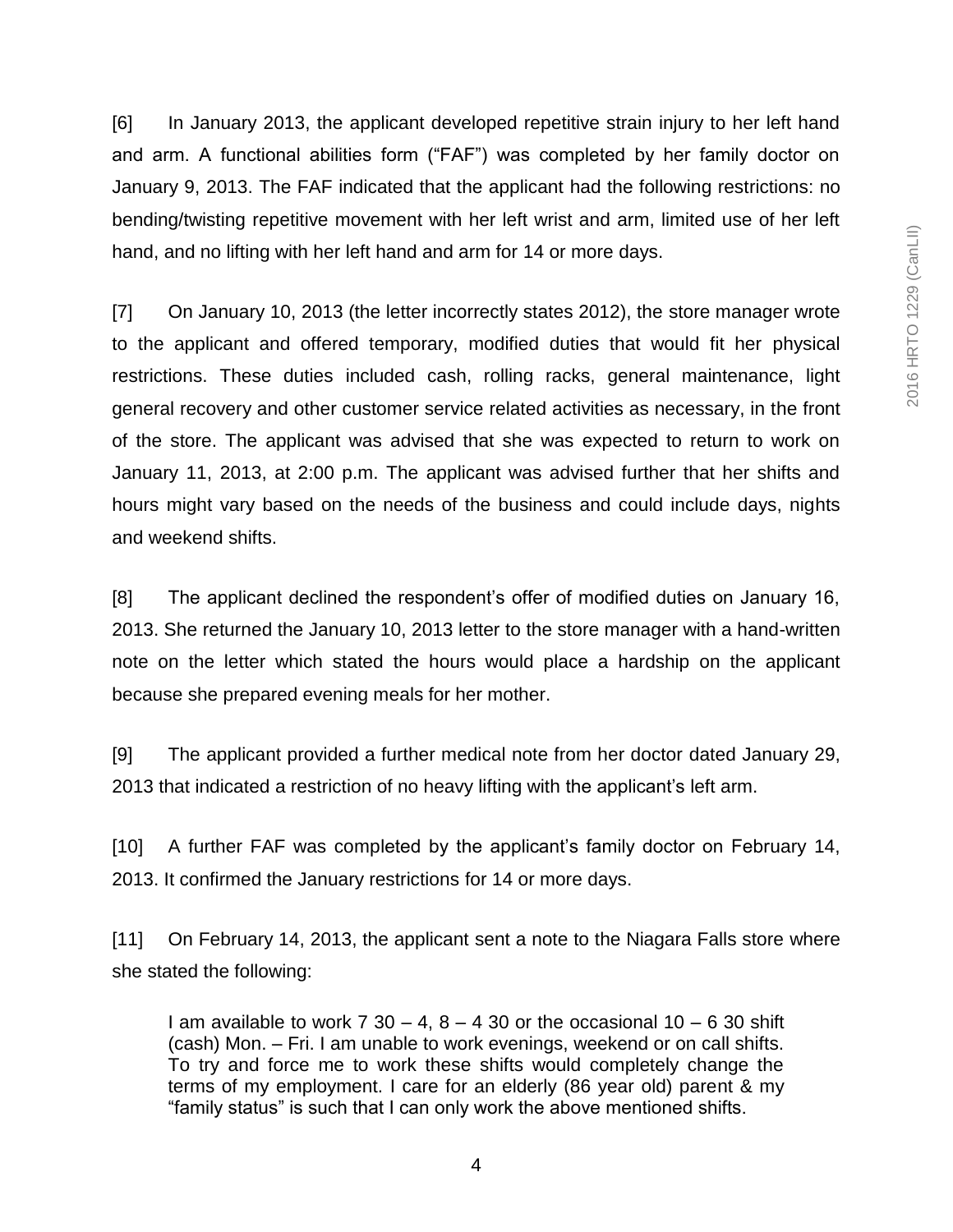[12] On June 28, 2013, the store manager sent the applicant a registered letter regarding her failure to provide medical evidence to support her ongoing absence from work, as well as her failure to provide medical evidence to support her request for accommodation as a result of her eldercare responsibilities. The respondent enclosed a physician's statement for the applicant's doctor to complete. The respondent required the following medical evidence from the applicant regarding her eldercare responsibilities:

- a. You are the primary caregiver for your parent requiring elder care;
- b. The parent requiring elder care is unable to safely perform the duties which are described in the letter you wrote dated February 14, 2013;
- c. There is no one other than yourself who is able to provide the care you describe in the letter dated February 14, 2013;
- d. You have taken all reasonable steps to self-accommodate and/or resolve the conflict created by the parent who requires elder care.

[13] The applicant responded in writing to this letter on July 4, 2013. The applicant indicated that she was asking to work her normal daytime, weekday shift to take care of her eldercare responsibilities. The applicant stated further that the respondent's temporary job offer changed her shift, which made meeting her eldercare obligations a problem. She stated that the requirement to provide evidence that she had taken all reasonable steps to self-accommodate or resolve conflict created by a parent who requires elder care was insulting and offensive. The applicant stated: "My elderly parent has not created any "conflict" with respect to my work duties or shift times; Value Village has created the conflict by changing my normal work hours as a result of my workrelated injury". The applicant took the position that she would not share her elderly parent's confidential and private medical information with the store manager.

[14] On July 8, 2013, the store manager sent a second registered letter to the applicant. The respondent requested the applicant provide a physician's statement to validate her continued absence from work. The respondent also advised the applicant that she was required to provide "bona fide evidence (medical or legal) to verify working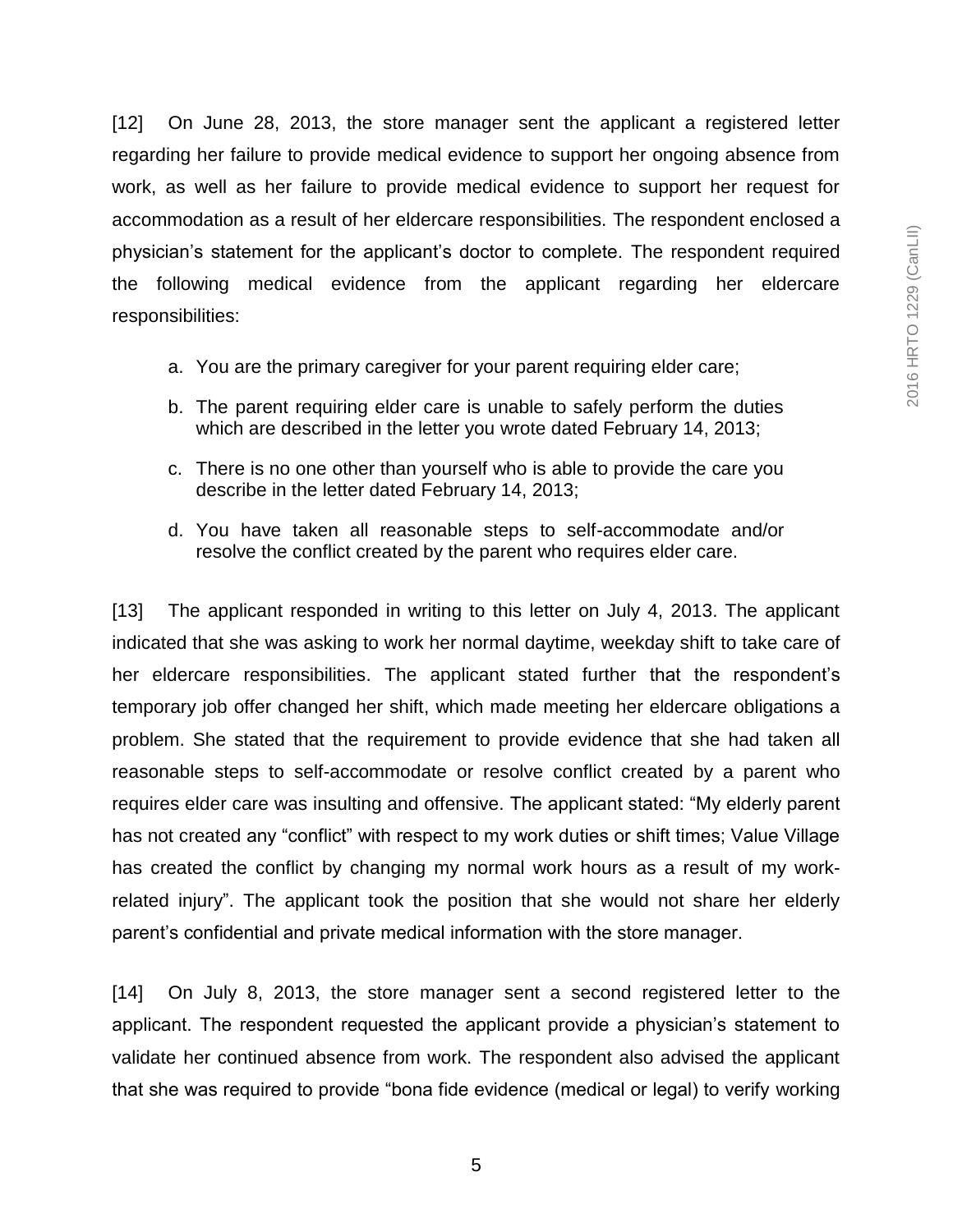evenings, weekends and/or "on call" shifts would cause (the applicant) undue hardship due to these responsibilities". The applicant was given 10 business days to comply with these directives.

[15] On July 9, 2013, the applicant advised the store manager in writing that she had seen her doctor that day and that he would complete the forms. She advised the respondent that she was still having problems with her left hand, arm and shoulder and was on a waiting list for physiotherapy at the hospital.

[16] On July 19, 2013, the applicant wrote to the store manager again. She advised the respondent that she saw her doctor that day: he was busy and would get the forms as soon as he could.

[17] The applicant's family doctor completed the physician's statement on July 19, 2013. It confirmed the applicant continued to have restrictions with her left shoulder and arm for a further 12 months. The applicant was able to work 3-4 hours per day, every other day, for 2-3 days per week. The applicant provided this note to the store manager on July 22, 2013.

[18] On August 19, 2013, the applicant's doctor provided the following note:

This is to confirm that Tonka Misetich cannot work outside her normal hours because she has to take care of her mother.

[19] On August 22, 2013, the applicant and the store manager agreed that the applicant would return to work on Tuesday, September 3, from 1:00 p.m. to 4:30 p.m. and Friday, September 6, from 1:00 p.m. to 4:30 p.m., and would call the store for her weekly schedule thereafter. The agreement indicated the applicant would work within the guidelines of her physical capacities form. She would work mainly on cash, with some general recovery, fitting room and light dusting.

[20] The applicant provided the August 19, 2013 doctor's note to the store manager during the August 22, 2013 meeting. The store manager told the applicant that he would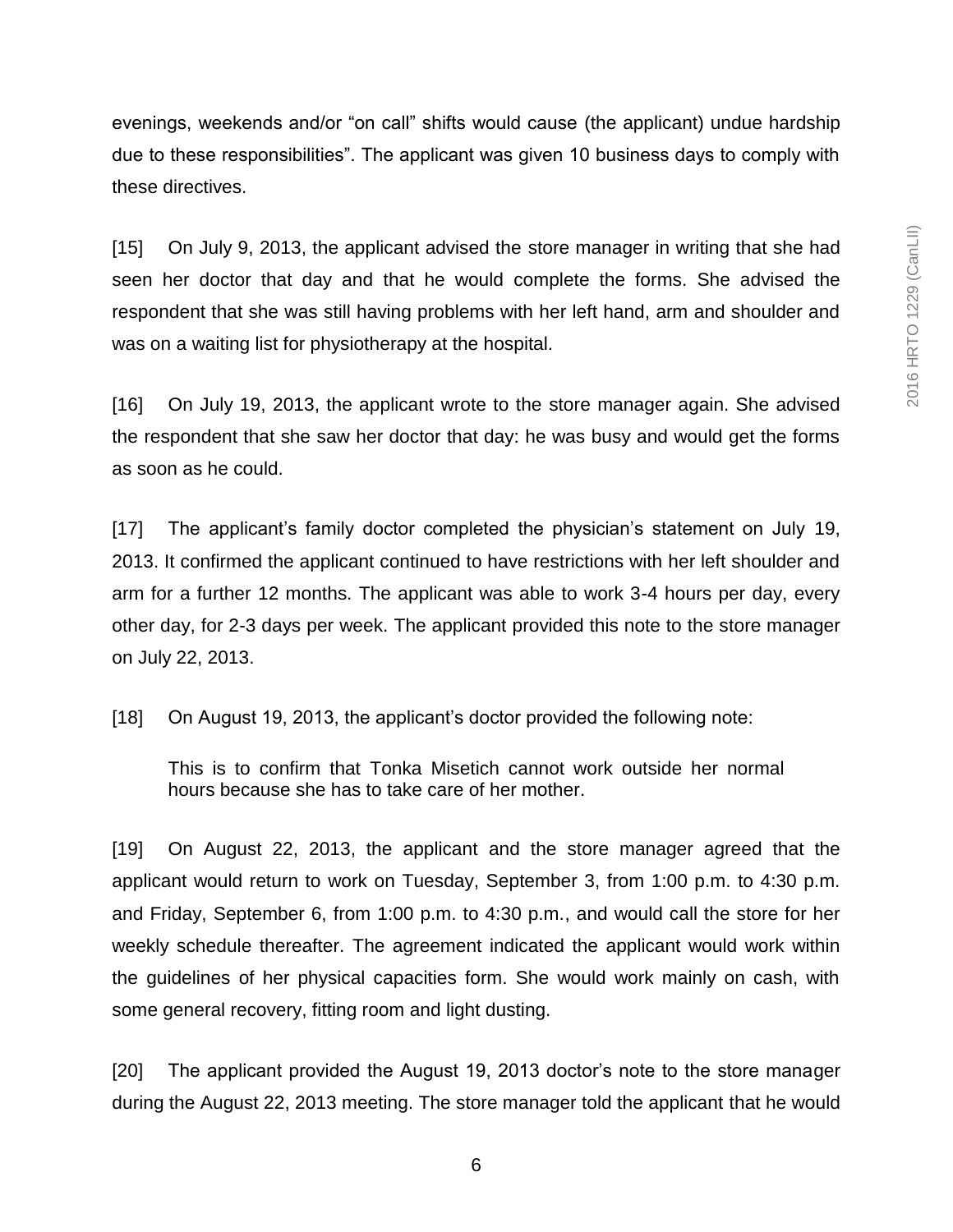pass the note on to Sheri Blankinship, the WC and Property Claims Manager for the respondent (the "claims manager").

[21] On August 30, 2013, the claims manager wrote to the applicant regarding the physician's statement provided in relation to the applicant's care of her mother. The claims manager did not accept the statement because she believed the doctor was the applicant's doctor, not the mother's doctor. The claims manager requested evidence, other than from the applicant, that there were no reasonable alternatives available to care for her mother beyond 5 p.m. Monday to Friday and the entire weekend. She also requested medical evidence from the applicant's mother's doctor confirming the applicant was required to care for her mother after 5 p.m. in order to prevent a serious compromise to her mother's health.

[22] In the August 30, 2013 letter, the applicant was advised that her failure to cooperate with the respondent's directives may be viewed as insubordination and could put her employment in jeopardy. The claims manager stated:

I strongly recommend for you to either accept the modified sales clerk duties and shifts offered to you, or provide acceptable evidence to support your request for accommodation due to your family responsibilities.

[23] In early September, the applicant completed two handwritten notes directed to the store manager and the claims manager. In the first note dated September 3, 2013, the applicant sought clarification in writing as to whether the respondent was committed to accommodating her pursuant to the requirements of the *Code* or whether the offer of employment was temporary during the busy Halloween season, before returning to work.

[24] In the second note dated September 4, 2013, the applicant advised the respondent that her family doctor was also her mother's family doctor. The applicant sought clarification as to the information requested of the mother's doctor.

[25] Both notes were provided to the store manager on or about September 4, 2013.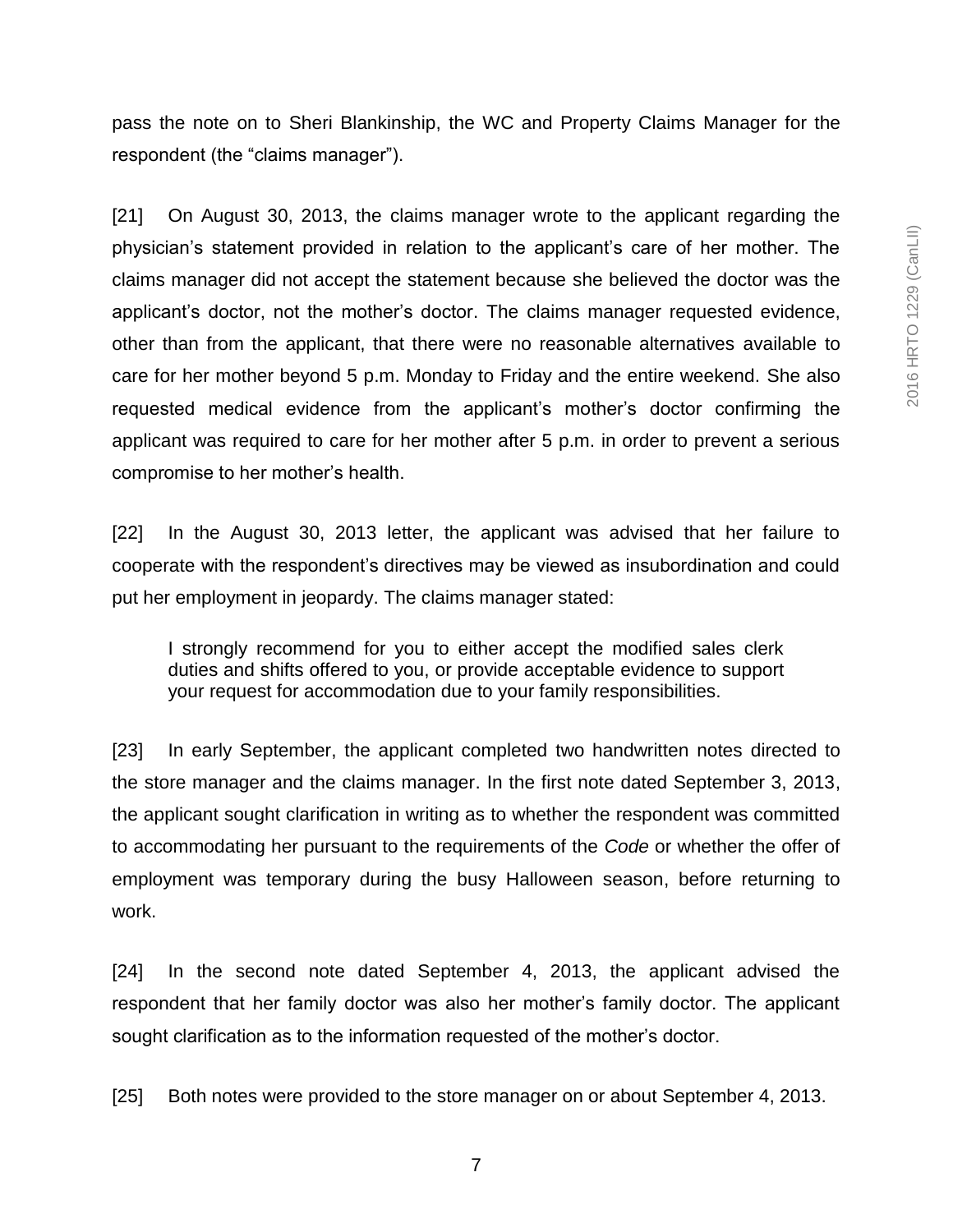[26] The applicant did not work the scheduled September shifts.

[27] On September 16, 2013, the store manager sent the applicant a third registered letter requesting medical documentation which included: (a) confirmation that the care provided to her mother before 5:00 p.m. Monday to Friday to ensure her mother's health and safety was not available after 5:00 p.m. or during weekends; (b) confirmation that the applicant had done everything reasonable and within her control to find alternate care for her mother after 5:30 p.m. and during weekends; (c) confirmation that her mother required care after 5:00 p.m. and on weekends to ensure her mother's health and safety was not jeopardized. The applicant was advised that her failure to return to work on the modified duties provided and/or her failure to provide acceptable evidence to support her request to be accommodated due to family responsibilities would result in the termination of the applicant's employment because of job abandonment. The applicant was given until September 26, 2013 to comply with these directives.

[28] On September 24, 2013, the applicant provided a handwritten note to the store manager, the claims manager and the district manager advising them that her doctor was on vacation until September 30, 2013, and that she was not abandoning her position.

[29] On October 1, 2013, the store manager terminated the applicant's employment for job abandonment.

[30] On October 1, 2013, the applicant attempted to provide the following doctor's note to the store manager:

This is to confirm that Tonka Misetich is care giver of her mother. The hours she worked for the past several years (Mon – Fri 7:30 am to 4:30 pm) suit her elderly mother's needs.

The note was not accepted by the store manager.

[31] There is no evidence the applicant looked for work after her termination.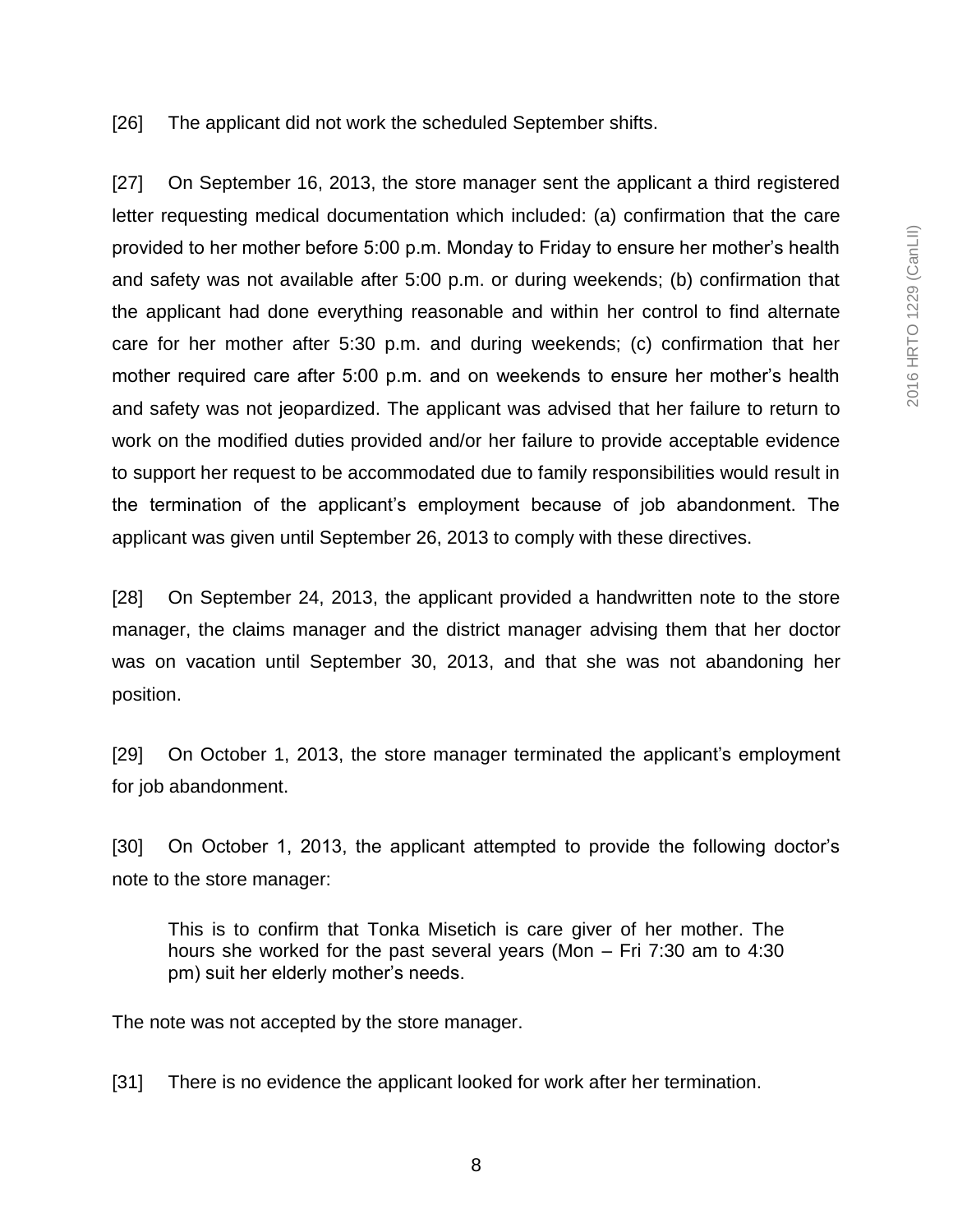#### **ANALYSIS**

#### **Relevant** *Code* **provisions**

[32] The following *Code* provisions are relevant to this case:

5(1) Every person has a right to equal treatment with respect to employment without discrimination because of ….family status.

11(1) A right of a person under Part I is infringed where a requirement, qualification or factor exists that is not discrimination on a prohibited ground but that results in the exclusion, restriction or preference of a group of persons who are identified by a prohibited ground of discrimination and of whom the member is a member, except where,

- (a) the requirement, qualification or factor is reasonable and *bona fide* in the circumstances; or
- (b) it is declared in this Act, other than in section 17, that to discriminate because of such ground is not an infringement of a right.

(2) The Tribunal or a court shall not find that a requirement, qualification or factor is reasonable and *bona fide* in the circumstances unless it is satisfied that the needs of the group of which the person is a member cannot be accommodated without undue hardship on the person responsible for accommodating those needs, considering the cost, outside sources of funding, if any, and health and safety requirements, if any.

[33] In section 10(1) of the *Code*, "family status" is defined as "the status of being in a parent and child relationship".

#### **Family Status**

[34] The Federal Court of Appeal in *Canada (Attorney General) v. Johnstone*, 2014 FCA 110 ("*Johnstone*"), held that the ground of family status in the *Canadian Human Rights Act* includes the status of being in a parent/child relationship, as well as the obligations that flow from that relationship. This is how the ground of family status has been applied under the *Code*.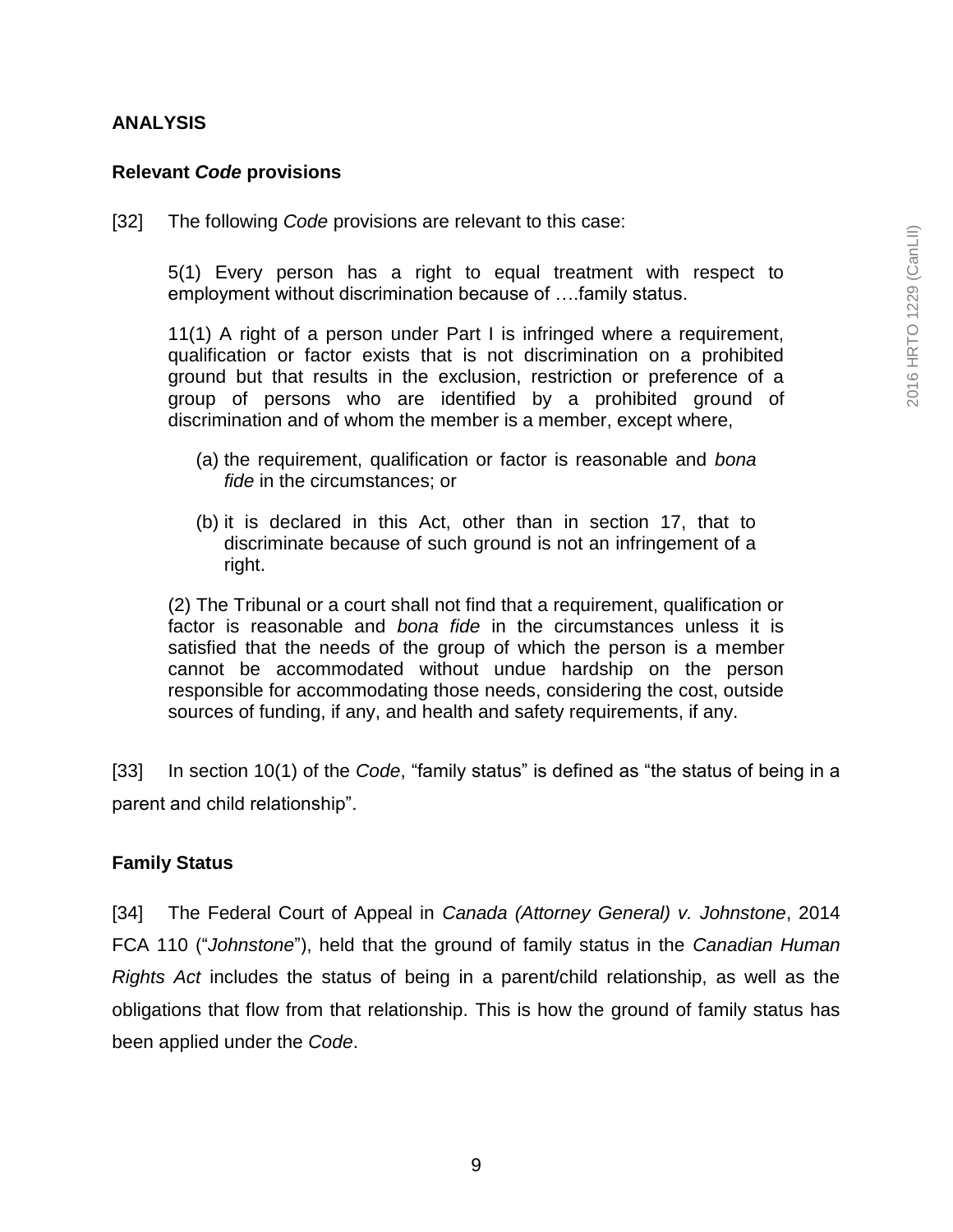#### *Tests for Family Status Discrimination*

[35] Different courts and administrative decision-makers have applied different tests for family status discrimination and within that ground, different tests for childcare and eldercare. The case law on family status discrimination is unsettled. The Ontario Human Rights Commission (the "Commission") has provided written submissions setting out its position on the appropriate test for family status discrimination. I have taken this opportunity to clarify what I believe is the correct test for family status discrimination based on well-established human rights principles. Before I do so, I would like to summarize the case law. I would note that the Tribunal is not bound by decisions from other administrative decision-makers and courts from outside Ontario.

[36] In *Johnstone* at para. 93, the Federal Court of Appeal developed a specific test for establishing family status discrimination. The Court of Appeal held that in order to establish discrimination, in the context of childcare, a claimant must prove:

- a. The child is under his or her care and supervision;
- b. The childcare obligation at issue engages the individual's legal responsibility for that child, as opposed to personal choice;
- c. The individual has made reasonable efforts to meet those childcare obligations through reasonable alternative solutions, and that no such alternative solution is reasonably accessible; and
- d. The impugned workplace rule interferes in a manner that is more than trivial or insubstantial with the fulfillment of the childcare obligation.

[37] At paragraph 70, the Court of Appeal held the childcare obligations protected under the ground of family status are those which a parent cannot neglect without engaging his or her legal liability.

[38] In *Health Sciences Association of British Columbia v. Campbell River et al.*, 2004 BCCA 260 at para. 39, the British Columbia Court of Appeal held family status discrimination will be made out when a change in a term or condition of employment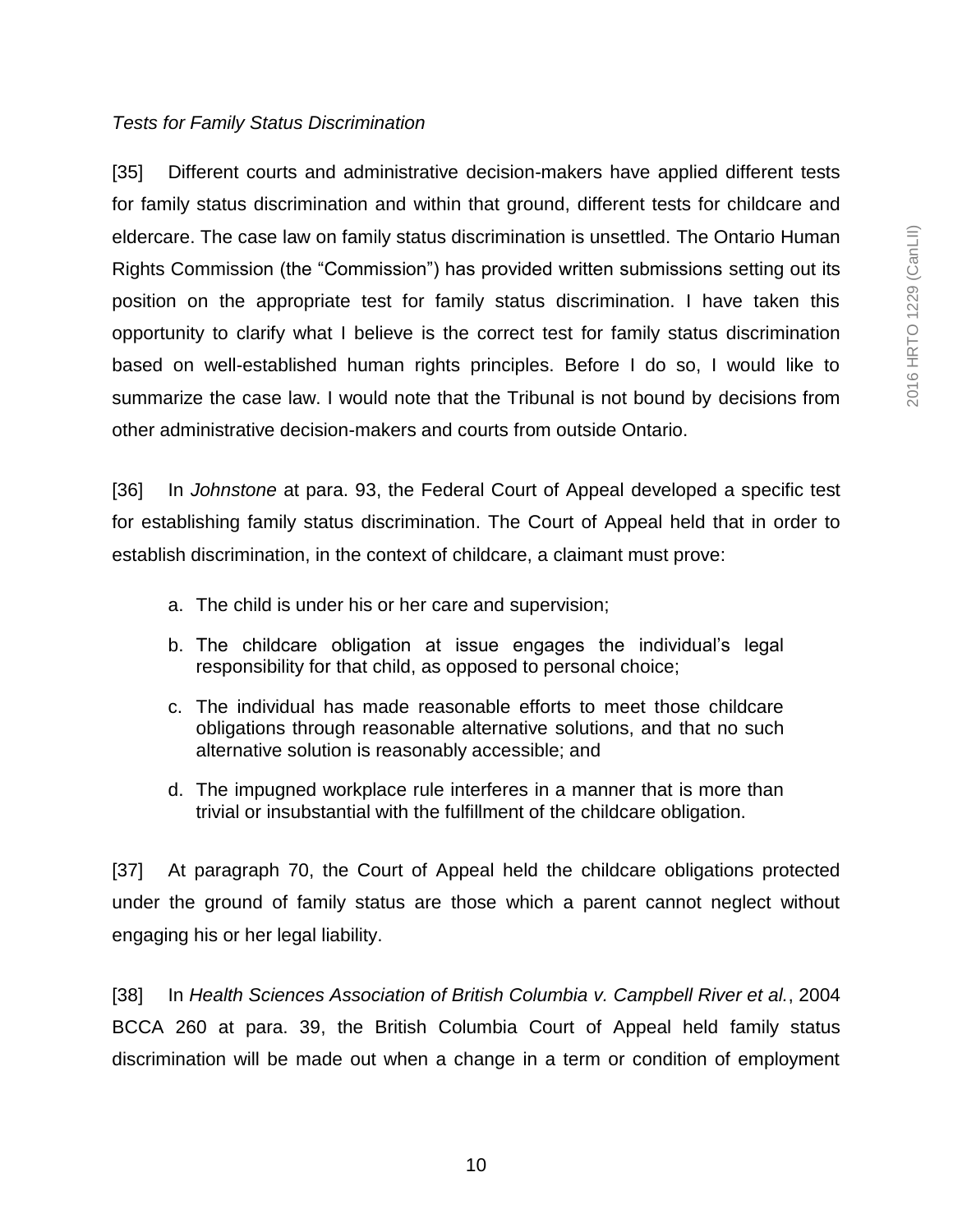imposed by an employer results in "a serious interference with a substantial parental or other family duty or obligation".

[39] In *Devaney v. ZRV Holdings Limited*, 2012 HRTO 1590 at para. 117, the Tribunal held to make out a case of discrimination on the basis of family status, the applicant must establish that the respondent's workplace rule (attendance requirements) had an adverse impact on the applicant because of absences that were required as a result of the applicant's responsibilities as his mother's primary caregiver. The Tribunal held if it is the employee's choice rather than family responsibilities that prevent the employee from meeting the attendance requirements, discrimination is not established.

[40] In *Power Stream Inc. and I.B.E.W., Local 636 (Bender) (Re)*, (2009) 186 L.A.C. (4th) 180 ("*Power Stream*"), the arbitrator proposed the following questions to determine family status discrimination in that case:

- a. What are the relevant characteristics establishing the grievors' family status?
- b. What are the adverse effects complained of and is it reasonable to expect that the *Code* offers protection against the particular adverse effect of the Employer's action on each grievor?
- c. What prompted the adverse effect on the grievor  $-$  a change in the Employer's rule or a change in the characteristics of the grievor's family status?
- d. What efforts have the grievors made to self-accommodate their conflict? Have they rejected options at self-accommodation that they should reasonably be expected to have made?
- e. In light of the answers to all of these questions taken together, is it reasonable to make finding of discrimination necessitating an inquiry into whether the Employer is able to accommodate the adverse effects of the discrimination.

[41] In *Ontario Public Service Employees Union (Bharti) v. Ontario (Natural Resources and Forestry)*, 2015 CanLII 19330 at para. 28, the arbitrator followed the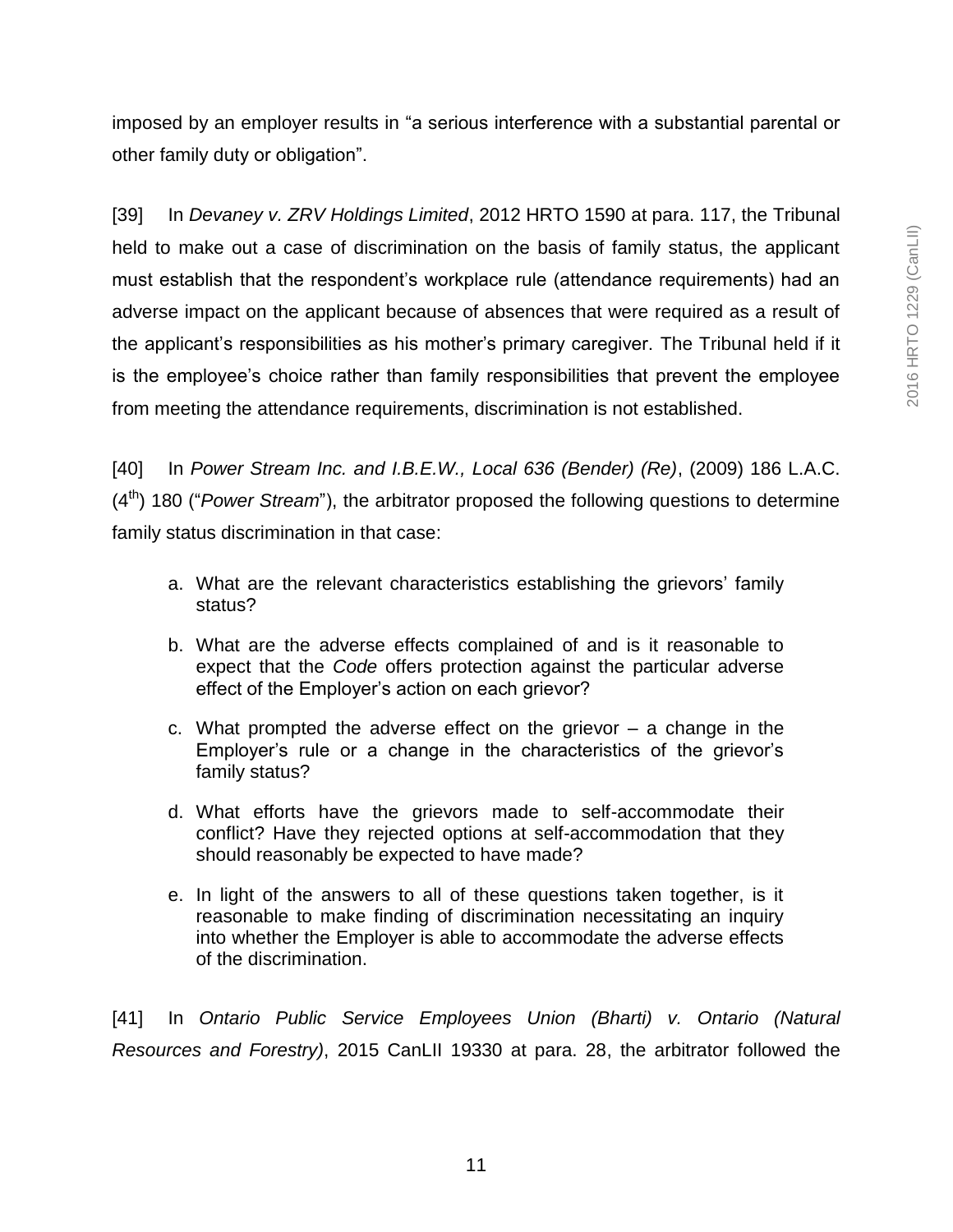*Johnstone* test. The arbitrator held legal responsibility in eldercare is the obligation to provide "necessaries of life".

[42] In my view, these cases have attempted to narrow the ambit of the ground of family status by developing specific tests for discrimination on that basis. This was done because of the real concern that not every negative impact on a family obligation, or conflict between a family and work obligation, is discriminatory. I agree with that concern. Where I part ways with these decisions is the notion that there is a different test for family status discrimination than for other forms of discrimination. I say this for the following reasons.

[43] One, the test for discrimination is the same in all cases. An applicant must establish that he or she is a member of a protected group, has experienced adverse treatment, and the ground of discrimination was a factor in the adverse treatment. There is no principled basis for developing a different test for discrimination depending on the prohibited ground of discrimination alleged.

[44] Two, different tests for family status discrimination have resulted in inconsistency and uncertainty in the law. Moreover, some of the tests are more stringent than others, resulting in different outcomes depending on the test that is followed.

[45] Three, by developing different tests, the test for family status discrimination has become, perhaps inadvertently, higher than for other kinds of discrimination. For example, in *Johnstone*, the Court of Appeal held the childcare obligation at issue must engage the individual's legal responsibility for the child, as opposed to a personal choice. The Court of Appeal stated the obligations that are covered are those that a parent cannot neglect without engaging his or her liability. In other words, to neglect those obligations would result in legal sanctions.

[46] There may be many obligations that caregivers have that may not emanate from their legal responsibilities, but are still essential to the parent/child relationship. I agree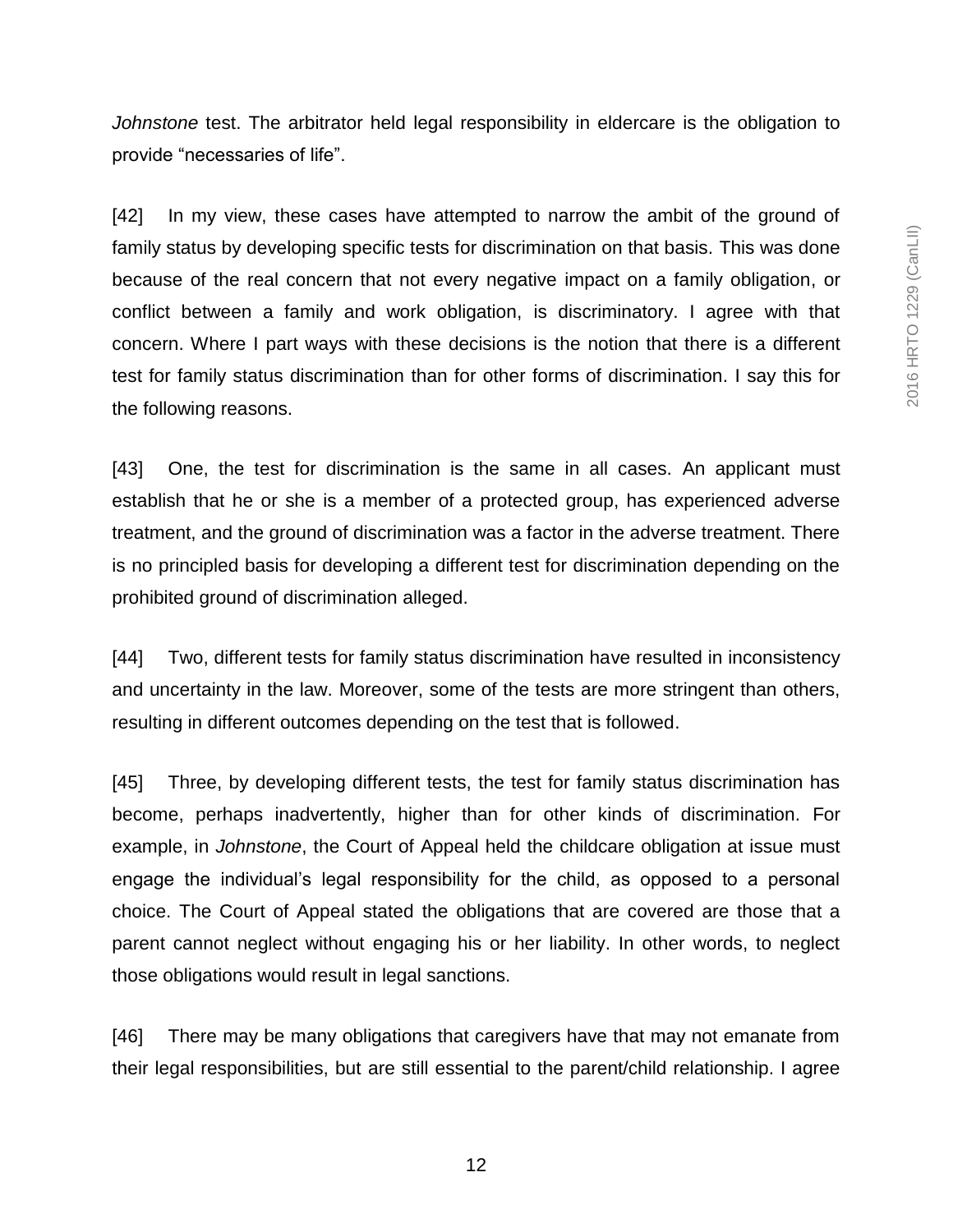with the submissions of the Commission that to limit human rights protection to legal responsibilities imposes an unduly onerous burden on applicants.

[47] Four, the test of legal responsibility is difficult to apply in the context of eldercare. An adult child's legal responsibility to provide care for his or her elderly parent is not as clear as a parent's legal responsibility to care for his or her minor child. In *Bharti*, the arbitrator held the legal responsibility must be providing the necessaries of life for eldercare. This may be a higher test than that applied for childcare. As a result, there may be a different test for childcare and eldercare in the family status case law.

[48] Five, some of the cases have conflated the test for discrimination and accommodation. In *Johnstone*, the Federal Court of Appeal held a claimant had to prove he or she made reasonable efforts to meet childcare obligations through reasonable alternative solutions and that no alternative solution was reasonably accessible, as part of the test for discrimination. In *Power Stream*, this concept was described as the efforts made by an employee to self-accommodate. I do not agree that in order to prove discrimination, an applicant must establish that he or she could not self-accommodate the adverse impact caused by a workplace rule.

#### *What is Discrimination?*

[49] The Supreme Court of Canada's decision in *Andrews v. Law Society of British Columbia*, [1989] 1 S.C.R. 143, defined discrimination as:

(…) a distinction, whether intentional or not but based on grounds relating to personal characteristics of the individual or group, which has the effect of imposing burdens, obligations, or disadvantages on such individual or group not imposed upon others, or which withholds or limits access to opportunities, benefits, and advantages available to other members of society.

[50] The test for discrimination requires an applicant to establish that he or she is a member of a protected group, has experienced adverse treatment, and the ground of discrimination was a factor in the adverse treatment. Discrimination is not made out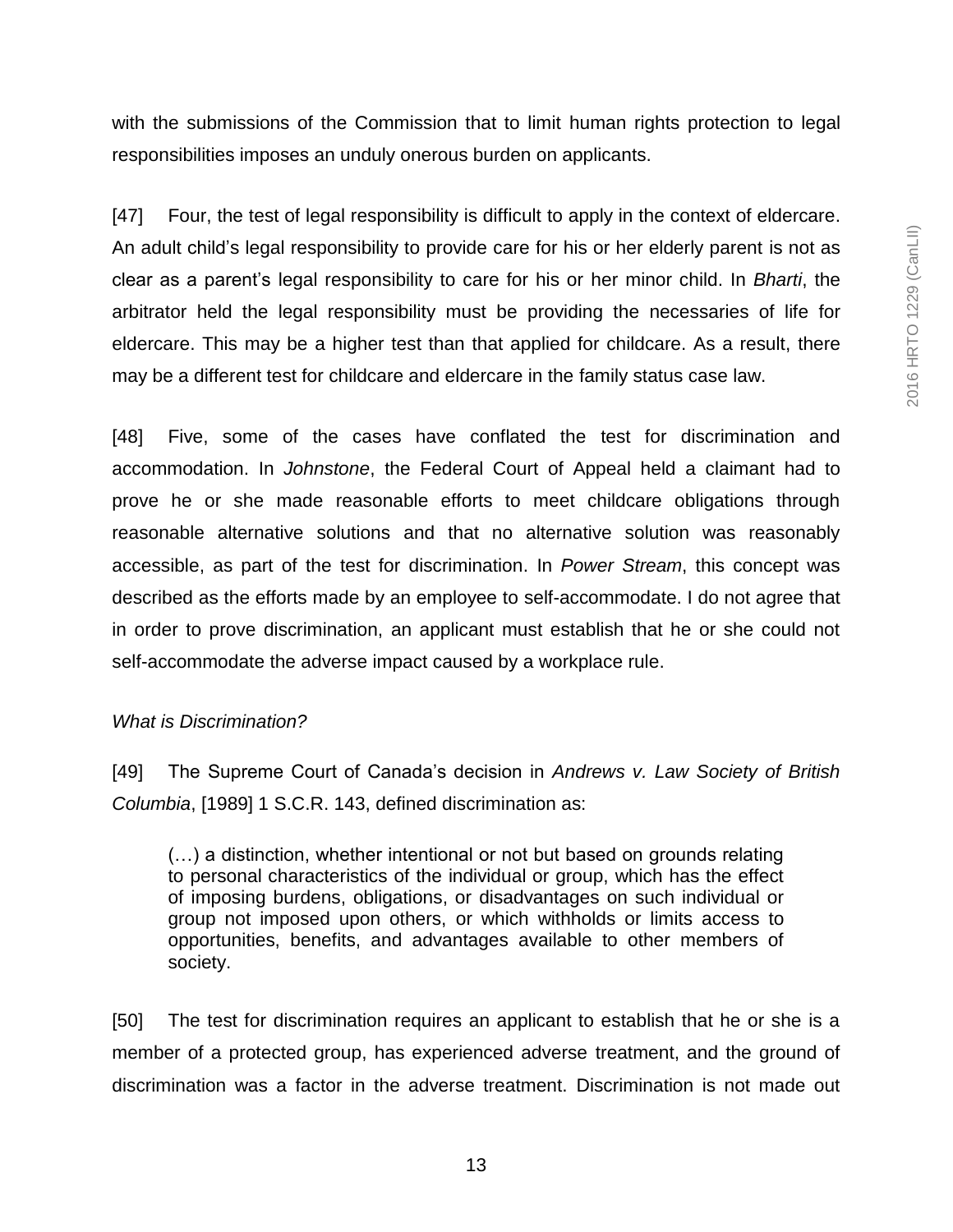simply because the impugned treatment has a negative impact on a member of a protected group. As Justice Abella stated in *McGill University Health Centre (Montreal General Hospital) v. Syndicat des employés de l'Hôpital général de Montréal*, [2007] 1 S.C.R. 161 at para. 49:

(…) there is a difference between discrimination and a distinction. Not every distinction is discriminatory. It is not enough to impugn an employer's conduct on the basis that what was done had a negative impact on an individual in a protected group. Such membership alone does not, without more, guarantee access to a human rights remedy. It is the link between that group membership and the arbitrariness of the disadvantaging criterion or conduct, either on its face or impact, that triggers the possibility of a remedy. And it is the claimant who bears this threshold burden.

[51] Thus, the role of the Tribunal is to determine whether the impugned treatment is discriminatory. In some cases, the discriminatory nature of the treatment will be obvious when the link between the treatment and the prohibited ground of discrimination is established. In other cases, it will not be readily apparent and the Tribunal will have to conduct a more nuanced inquiry to determine whether the distinction actually engages the right to equal treatment under the *Code* in a substantive sense. See *Ontario (Disability Support Program) v. Tranchemontagne*, 2010 ONCA 593.

[52] In order to determine whether the impugned treatment constitutes substantive discrimination, the focus of the inquiry is on the actual impact of the treatment, taking full account of the social, political, economic and historical factors concerning the protected group. "The result may be to reveal differential treatment as discriminatory because of prejudicial impact or negative stereotyping. Or it may reveal that differential treatment is required in order to ameliorate the actual situation of the claimant group". See *Withler v. Canada (Attorney General)*, 2011 SCC 12 at para. 39.

#### *Substantive Discrimination and Family Status*

[53] The arbitrator in *Power Stream* gave helpful examples as to the kinds of disadvantage that might and might not constitute discrimination on the basis of family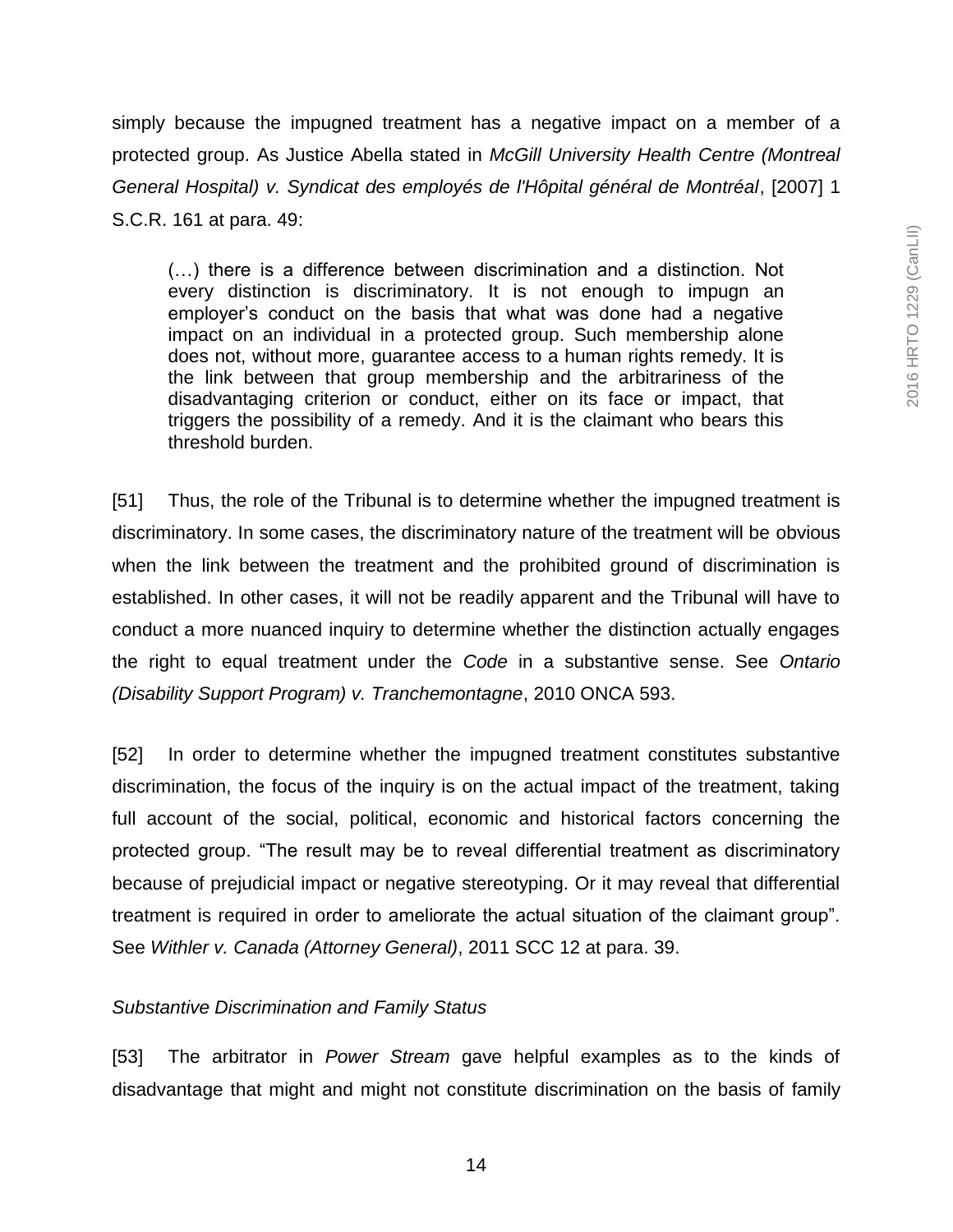status. The arbitrator opined that an overtime rule that required an employee to work on an evening where the employee was scheduled to attend an activity with his/her child was not discriminatory. On the other hand, the requirement to perform overtime would have to give way if the employee was required to attend to some medical need of the child. In that case, the arbitrator held that the workplace rule  $-$  a shift change  $-$  was discriminatory because it forced parents to alter a carefully constructed custody agreement to their detriment.

[54] In order to establish family status discrimination in the context of employment, the employee will have to do more than simply establish a negative impact on a family need. The negative impact must result in real disadvantage to the parent/child relationship and the responsibilities that flow from that relationship, and/or to the employee's work. For example, a workplace rule may be discriminatory if it puts the employee in the position of having to choose between working and caregiving or if it negatively impacts the parent/child relationship and the responsibilities that flow from that relationship in a significant way.

[55] Assessing the impact of the impugned rule is done contextually and may include consideration of the other supports available to the applicant. These supports are relevant to assessing both the family-related need and the impact of the impugned rule on that need. For instance, if the applicant is a single parent, both the family-related need and the impact of the impugned rule on the family-related need may be greater.

[56] Considering the supports available to an applicant may appear to some to be akin to considering whether an applicant can self-accommodate. It is different in a fundamental way. Requiring an applicant to self-accommodate as part of the discrimination test means the applicant bears the onus of finding a solution to the family/work conflict; it is only when he/she cannot that discrimination is established. This is different than considering the extent to which other supports for family-related needs are available in the overall assessment of whether an applicant has met his/her burden of proving discrimination.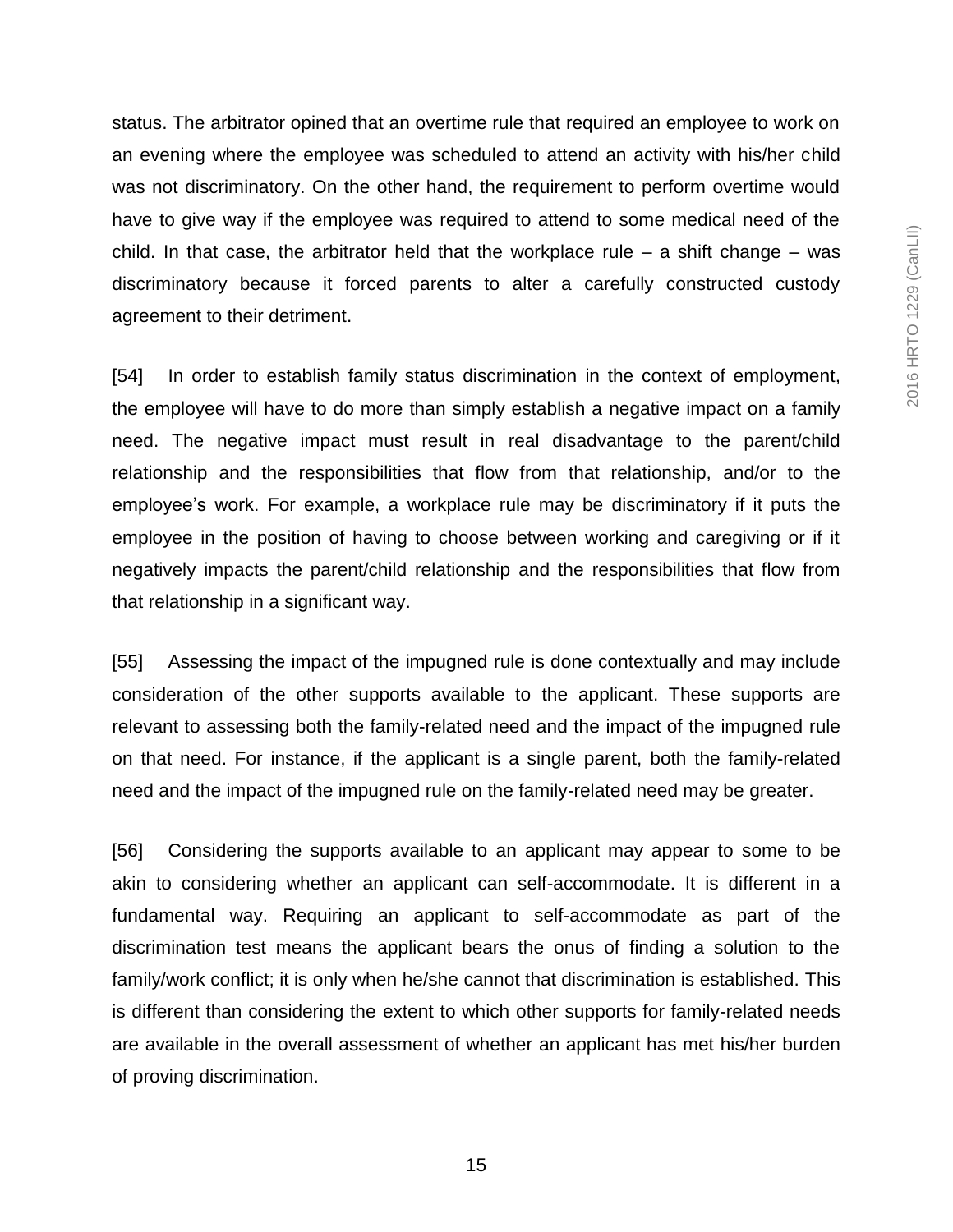[57] Once the applicant proves discrimination, the onus shifts to the respondent to establish that the applicant cannot be accommodated to the point of undue hardship. It is then that one considers whether the applicant cooperated in the accommodation process. The obligation to cooperate includes providing the respondent with sufficient information relating to the family-related needs and working with the respondent in identifying possible solutions to resolve the family/work conflict. Accommodation is a joint process; it is not something that falls solely to the applicant.

#### **Application to this Case**

#### *January 10, 2013 modified work offer*

[58] On January 10, 2013, the respondent proposed that the applicant move from production at the back of the store to retail at the front of the store to accommodate her physical restrictions. The applicant concedes that this change accommodated her physical restrictions. The move to retail resulted in a change to the applicant's hours as it required her to be available for work on days, evenings and weekends.

[59] Upon receiving the proposal, the applicant asserted the change in hours would create a hardship for her because she had eldercare responsibilities and prepared evening meals for her mother.

[60] Over the next ten months, the respondent requested medical proof from the applicant regarding her mother's care. The questions asked by the respondent were not always identical, but the information sought was similar. Was the applicant the primary caregiver of her parent? What was the care the applicant's mother required? Was the care essential to the mother's health and safety? Were there alternative means to provide this care?

[61] The applicant provided little information to the respondent because she believed the respondent was not entitled to private information about her mother. The applicant was angry that this information was even requested. In January 2013, she told the respondent that she prepared evening meals for her mother. In February 2013, she told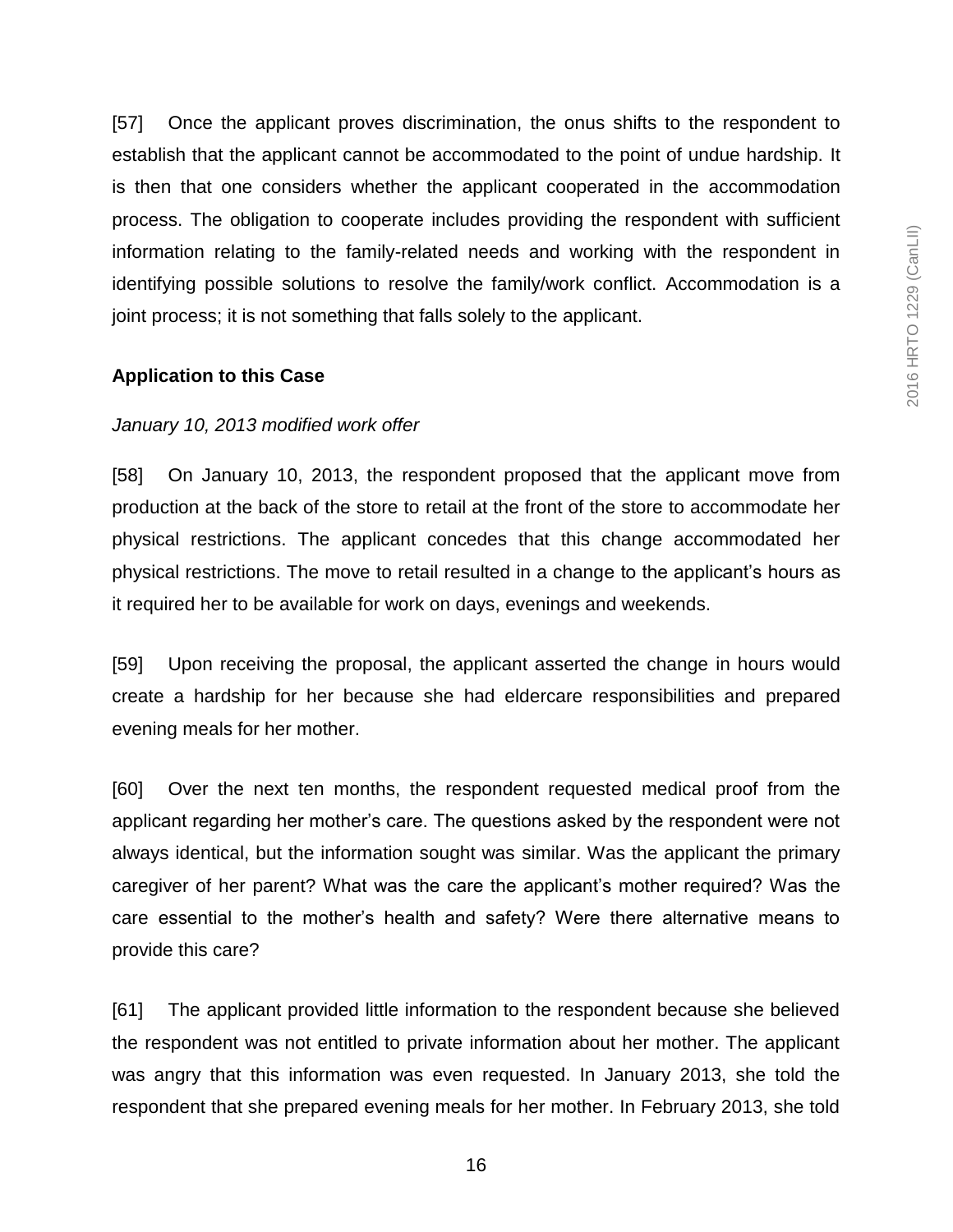the respondent that she cared for her 86-year old parent. In July 2013, she advised the respondent that she would not share her mother's confidential and private medical information.

[62] On August 19, 2013, the mother's family doctor told the respondent the applicant had to "take care of her mother". On October 1, 2013 (this note was not accepted by the respondent because the applicant had been terminated), the family doctor stated the applicant is the caregiver of her mother and her previous hours "suit her elderly mother's needs". The applicant testified that she advised her mother's doctor not to share personal information about her mother's health.

[63] The applicant baldly asserted to the respondent that the change in hours discriminated against her on the basis of her family status. While the applicant made this assertion, she provided no information to the respondent about the nature of her eldercare responsibilities. The only information that she gave was that she provided evening meals for her mother.

[64] The applicant's ability to provide evening meals for her mother was not adversely affected by the requirement to work days, evenings and weekends. The applicant could have worked these shifts and provided evening meals for her mother, when required, in the same way that she was able to provide a meal in the middle of the day. As a result, the applicant has failed to establish discrimination. In light of this ruling, it is not necessary to consider the issue of accommodation.

[65] For these reasons, the applicant has failed to make out her claim of discrimination.

#### *Allegation of Previous Eldercare Accommodation*

[66] During the hearing, the applicant testified that she asked to move to production in 2009 or 2010 because the hours suited her mother's needs. The applicant testified that at that time, she told her supervisor that she had eldercare issues and the production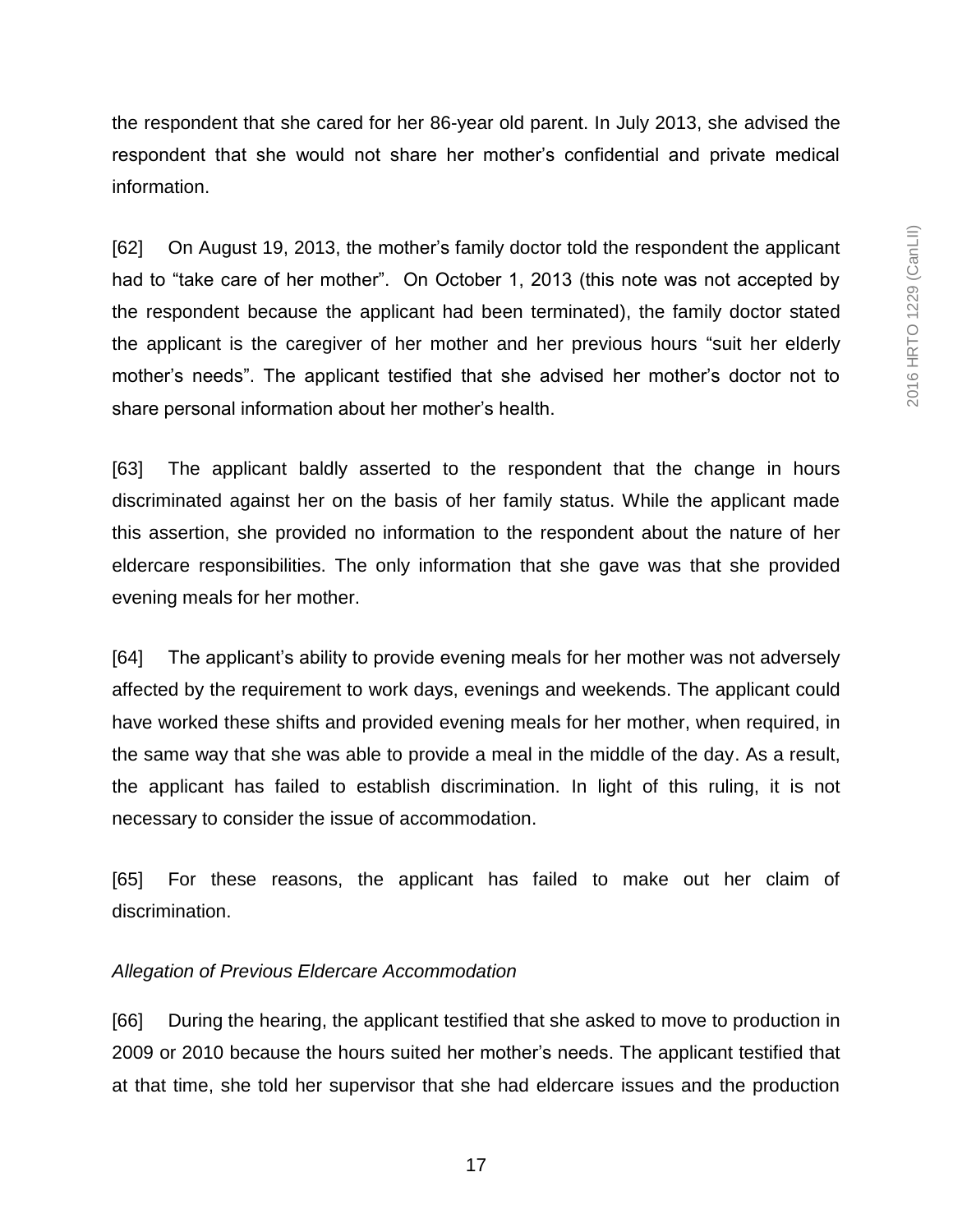hours would suit her. The store manager denied any knowledge of the applicant's eldercare issues. The store manager testified that the applicant was moved to production because she had difficulties with cash.

[67] The applicant's time cards show that she had shifts in retail and production in 2009 and 2010, although she worked predominantly in production in 2010. The applicant was formally transferred to production in June 2011. In my view, little turns on this. Even accepting that the applicant moved to production in 2010 because it "suited her mother's needs", this did not preclude the respondent from obtaining information about the applicant's eldercare responsibilities several years later when she refused modified work because of her family status.

#### *Evidence during hearing about eldercare responsibilities*

[68] During the hearing, the applicant provided after-the-fact evidence about her mother and her eldercare responsibilities. This evidence, set out below, was never provided to the respondent at the time of the events at issue.

[69] The applicant lives with her mother. She has a sister that lives in Toronto. The applicant and her mother live in a community with seasonal residents. They have no neighbours during the winter.

[70] The applicant testified that when she worked the day shift, she prepared breakfast for her mother, administered her medication and left a cold lunch. When the applicant returned from work, she prepared the evening meal, administered medication and assisted her mother with a bath and then bed. The applicant takes her mother to doctor's appointments. The applicant's mother has been rushed to emergency several times.

[71] The applicant testified that her mother is on seven medications for heart, high blood pressure and cholesterol. English is her mother's second language. The applicant's mother is reverting back to her first language and is becoming forgetful. The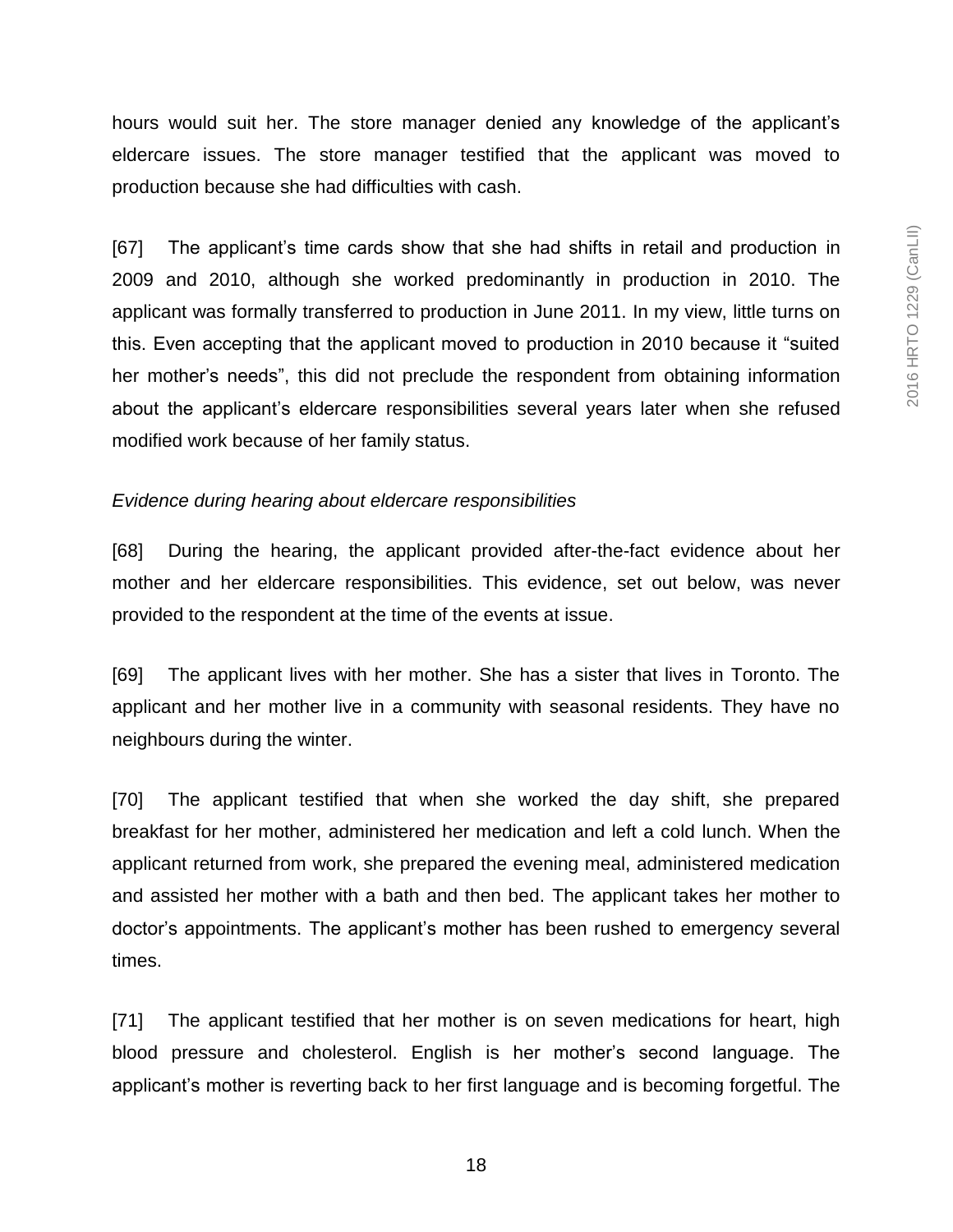applicant is concerned that these factors make it difficult for her mother to take her medication safely. In her mother's culture, having external care is stigmatized.

[72] Had the applicant provided this information to the employer, the applicant may have been able to establish that the proposed change in hours constituted adverse treatment on the basis of her family status. Had she done so, the respondent may have been obligated to accommodate the applicant's eldercare responsibilities up to the point of undue hardship. That accommodation may have been to permit the applicant to work days in production (if there were tasks the applicant could physically perform) or in retail. However, all of this is theoretical because the applicant did not communicate this information to the respondent.

#### *Termination*

[73] It was unclear during the hearing (and in the applicant's pleadings) whether she was asserting her termination was discriminatory. Because there was evidence about the termination, I will address this issue.

[74] The applicant was terminated on October 1, 2013 for job abandonment because she did not work her scheduled shifts in September, pursuant to the August 22, 2013 agreement.

[75] During the hearing, the applicant took the position that the September shifts were revoked by the respondent when it refused to accept the doctor's letter of August 19, 2013.

[76] The applicant testified that she attempted to fax her September 3, 2013 note to the store manager early in the morning on September 3, 2013. She was unable to do so and came into the store around 11:30 that morning. At that time, the store manager gave her the August 30, 2013 letter. The applicant testified that the August 30, 2013 letter made her angry. She testified further that the store manager told her the September shifts were off because the claims manager did not accept the doctor's note.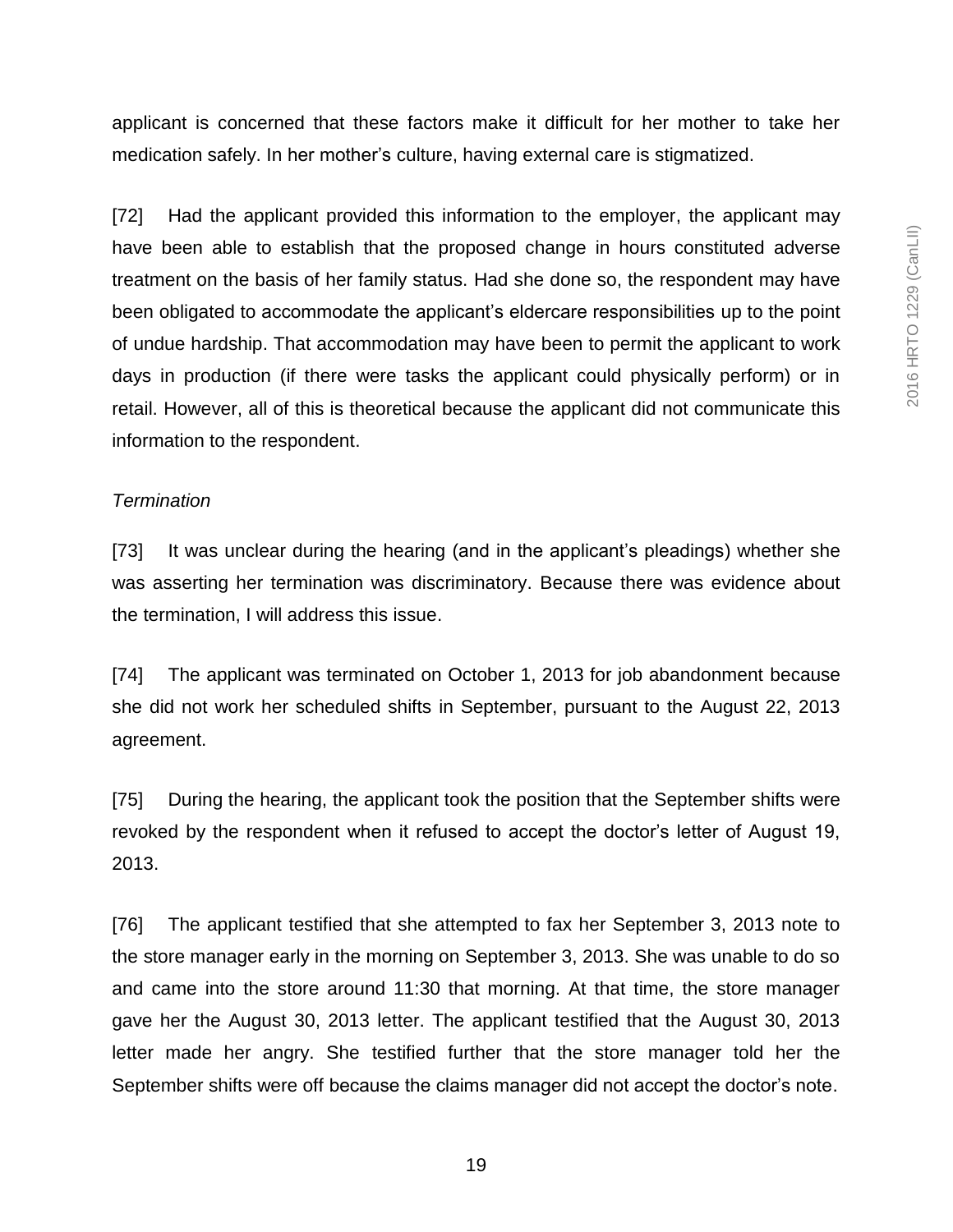[77] The store manager testified that he spoke to the applicant the morning of September 3, 2013. She told him that unless she had guaranteed hours for November and December, she was not coming in that day and was not abandoning her job. The store manager told the applicant to come in because he needed to give her a letter (the August 30, 2013 letter).

[78] In my view, the evidence of the store manager is more credible than the applicant's evidence. The applicant admitted that she attempted to fax her September 3, 2013 note to the store manager the morning of September 3. The note clearly indicates the applicant was not returning to work until she received confirmation that she would be accommodated past the Halloween season. It is not credible that after attempting to fax this note to the store manager, she was content to start work a few hours later. The applicant went to the store at the request of the store manager. She was given the August 30, 2013 letter. The letter made her angry. It is also not credible that upon receiving the letter, she was willing to work. The applicant was given notice that she could be terminated for abandoning her position. The applicant sent a note to the store manager, the claims manager and the district manager on September 24, 2013 which said she was "in no way abandoning" her position. The applicant did not say that she could not have abandoned her position because her scheduled shifts were revoked. I therefore find the applicant refused to work on September 3 and 6, 2013.

[79] On September 16, 2013, the respondent again advised the applicant to provide acceptable medical evidence to support her request to be accommodated due to family responsibilities. The applicant was advised that if she failed to either return to work on the modified duties offered on January 11, 2013 or failed to provide the required evidence, her employment would be terminated due to job abandonment. The applicant was given until September 26, 2013 to comply with these directives.

[80] The applicant did not provide the required information and did not return to work. Her employment was terminated on October 1, 2013. Had the respondent accepted the doctor's note of October 1, 2013 before terminating the applicant's employment, the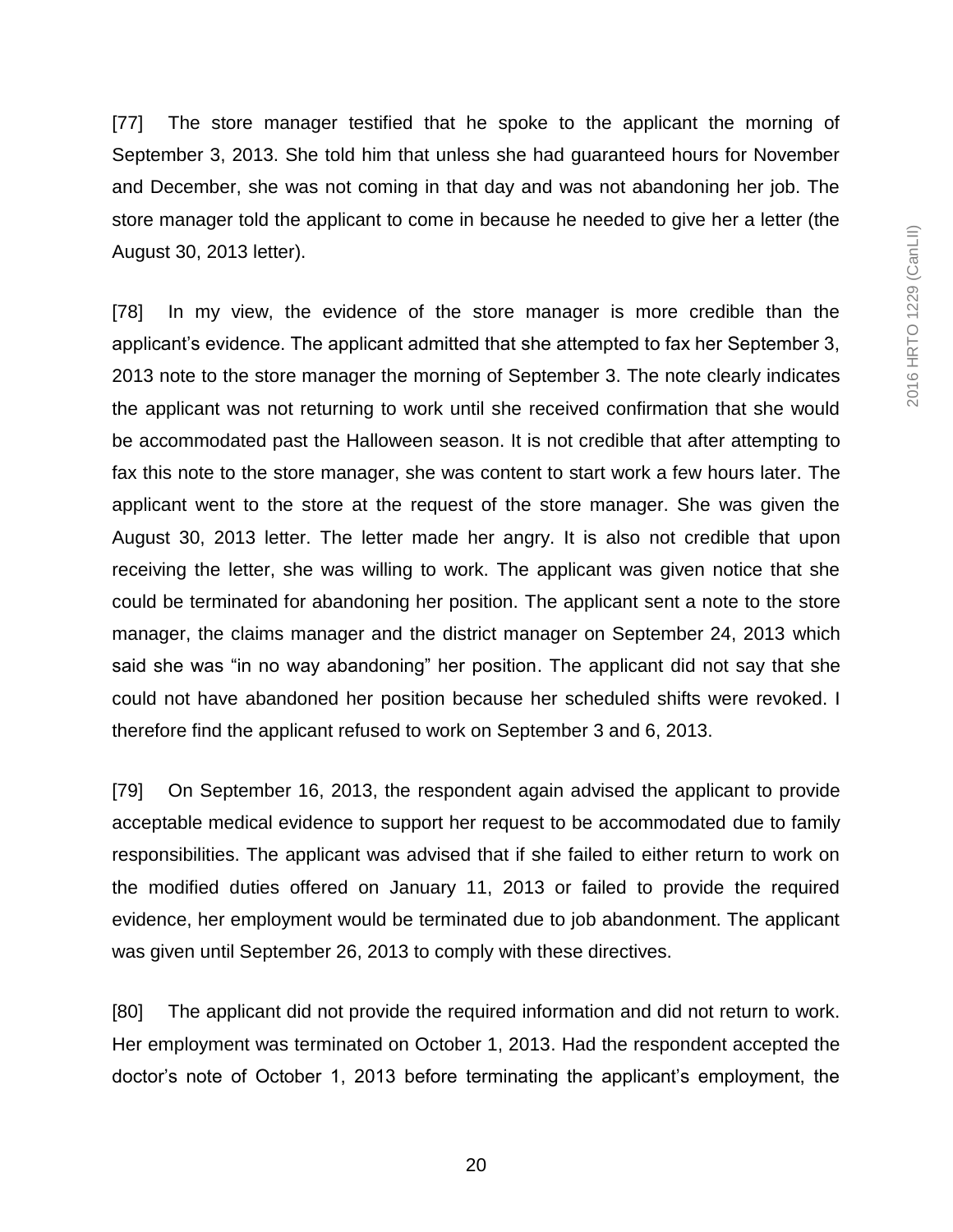information provided in that note was still insufficient. It simply confirmed the applicant's regular hours suited "her elderly mother's needs".

[81] The applicant's family status and the assertion of her human rights were not factors in the decision to terminate her employment. The applicant's employment was terminated because she failed to comply with the directives given by the respondent and refused to work the September shifts. In fact, the applicant had not attended work since January 2013. I find that she had abandoned her position.

#### *Conclusion*

[82] The applicant took an intransigent position regarding her human rights. When the respondent attempted to move the applicant to less physically demanding work in retail and schedule her on a variety of shifts, the applicant took the position that it could not do so because of her family status. The applicant believed that all she needed to do was to assert her family status and that would be the end of it. The applicant was wrong. The applicant was required to provide sufficient information to substantiate her eldercare responsibilities. She failed to do so.

[83] This case must be decided on the basis of what occurred at the time of the alleged discrimination and not on the basis of the information provided by the applicant during the hearing. The respondent heard about the applicant's eldercare responsibilities for the first time during the hearing. At the time of the events at issue, the applicant told the respondent only that she prepared evening meals for her mother. The applicant could have worked days, evenings and weekends and still have provided evening meals for her mother. As such, the applicant has failed to establish that the modified shifts proposed by the respondent in January 2013 discriminated against her on the basis of her family status.

[84] It is for these reasons that the Application is dismissed.